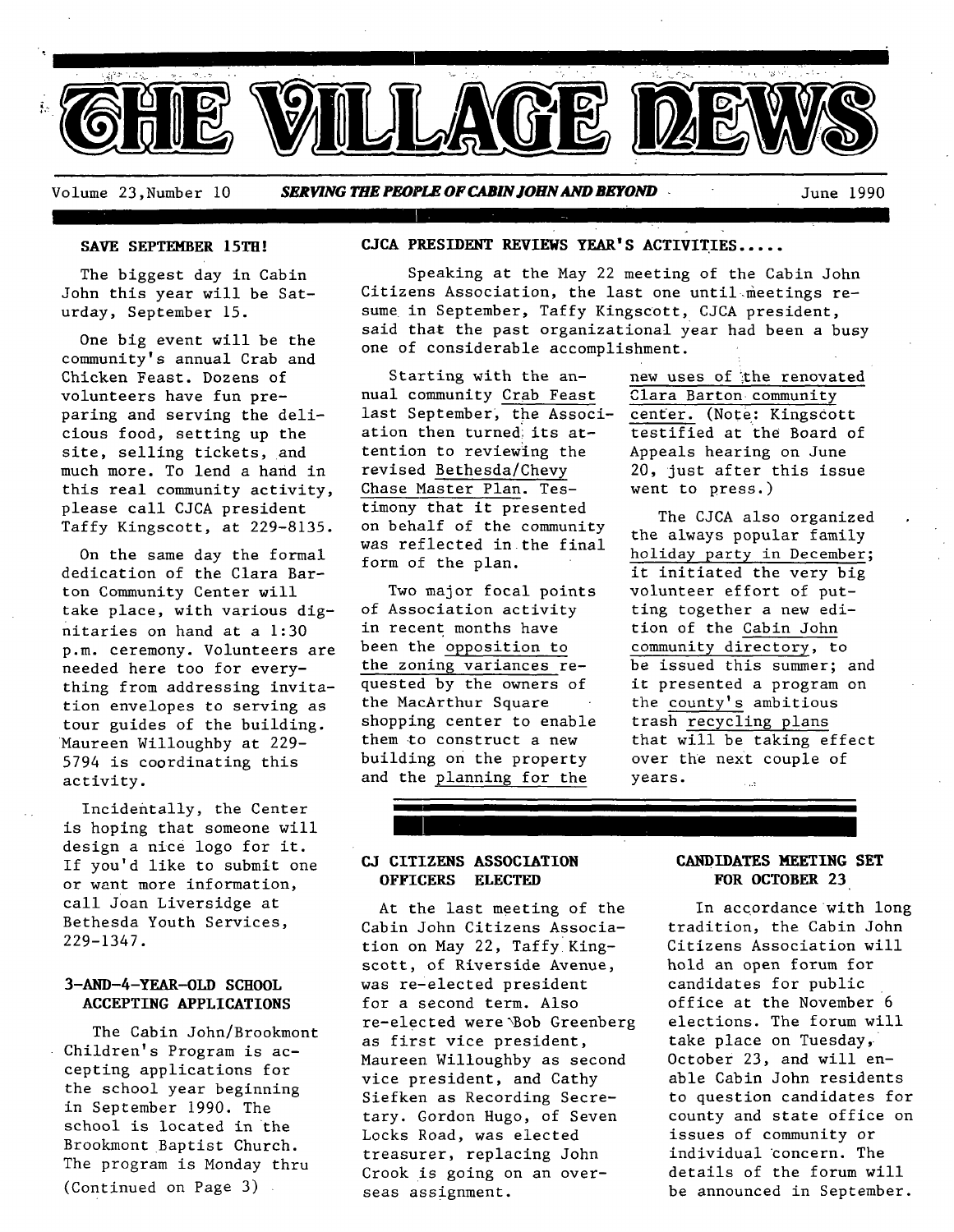

# **CABIN JOHN UNITED METHODIST CHURCH**  i0:00 - 10:45 Sunday **School:**  Pre-scho01 to adult Ii:00 - 12:00 Church Service Coffee hour after II:00 service

**Walt Shropshlre** -Ninister

#### Letter to the Editor

#### SUMMER AEROBICS AT CLARA BARTON CENTER

The Department of Recreation's announcement calls it "fitness unlimited." "A creative and fun way to total body fitness, combining the principles of dance, calisthenics, and aerobics. Enjoy exercising to music as you condition your heart and lungs, improve strength and flexibility, and control weight. It's positively addicting."

I took the aerobics classes for the last two weeks of the spring session and was very pleased. The music is great. The spring session used a combination of golden oldie standards (including Elvis),some good modern numbers, and a medley of famous choruses from operas. It made my ears and heart happy.

Women in the class--men are welcome too-were of all ages, shapes, and levels of energy. The program is a mixture of exercises and easy dances and can be as exuberant or as lowkey as you like.

Classes go from 6:15 to 7:15 on Tuesday and Thursday evenings. For 12 classes of the summer semester, the cost is \$38. That's six weeks from June 19 to July 26. By the time you read this, we'll be one week into it, but you are very welcome to start now (at a slightly reduced rate). Since the routines are simple and the dance teacher goes through every move in front of the class, you can follow easily.

Our community building, the Clara Barton Center, is newly renovated and within minutes of our homes. Teacher Kathleen Roberson is pleasant, easy to understand and follow, and free of the determined cuteness that afflicts some TV dance instructors.

Pre-registration is not necessary. Just arrive at the center at 6:15 and come down the hall to the all-purpose room. The room is clean, bright, spacious, and air conditioned. You'll need athletic shoes, comfortable clothes, and a mat or large towel.

The group is small enough that you're not lost in the ranks. Although you won't see Ginger Rogers or Jane Fonda, you will spot such local celebrities as Barbara Wilmarth and Karen Burke. Bring a friend and join the happy crew.

-- Barbara Martin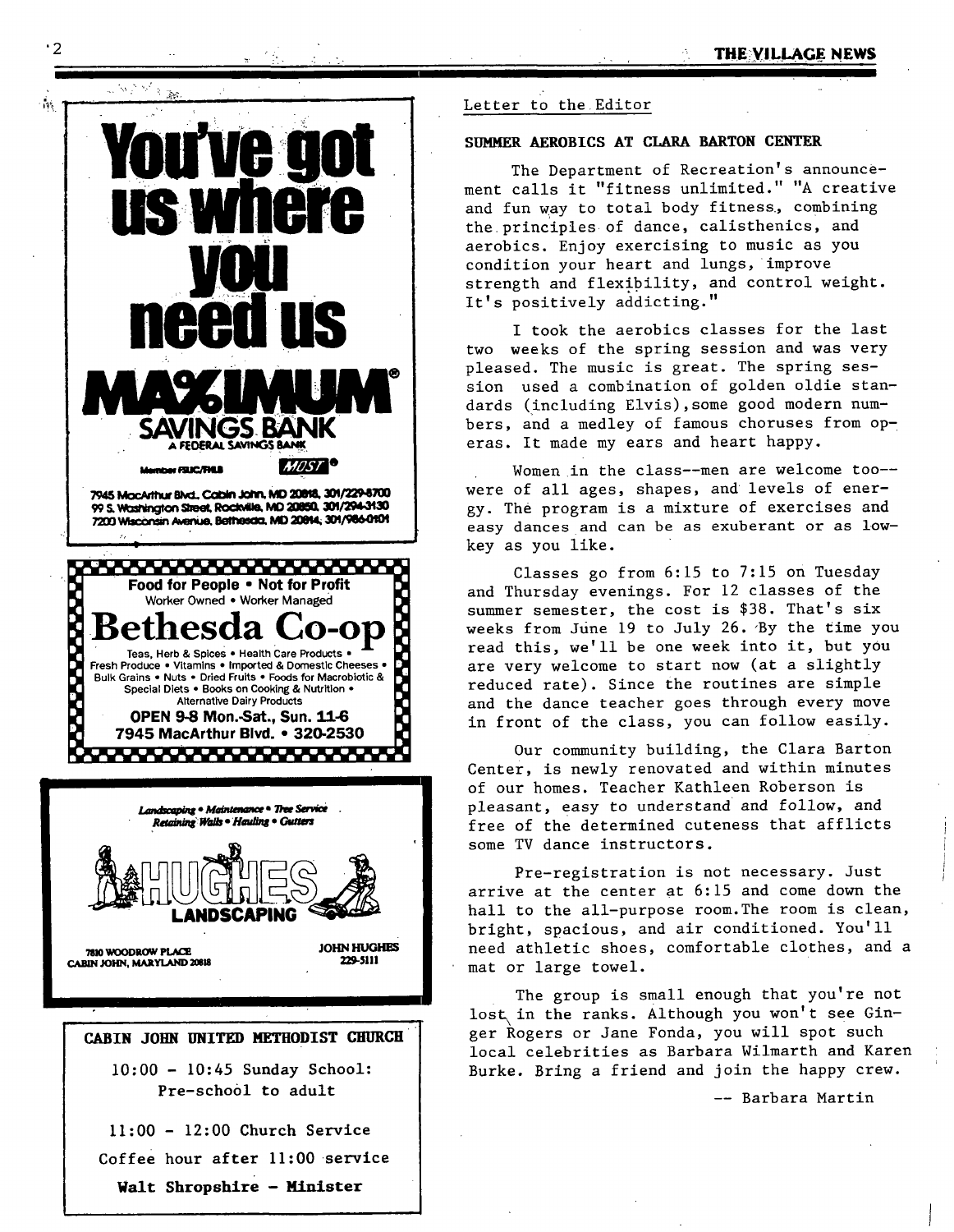**I** 

 $\frac{1}{2}$ 

# **SHROPSHIRE TO LEAVE UNITED METHODIST CHURCH**

X

Sunday, June 24, will be the last day in the pulpit of the Cabin John United Methodist Church for Dr. Walter Shropshire, Jr., who has been its pastor for the past several years. Dr. Shropshire has been named Associate Pastor of Lovely Lane Methodist Church in Baltimore, often called the "mother church" of American Methodism, and he and his wife, Audrey, will be moving to the Baltimore area.

Succeeding him at the Cabin John church will be the Rev. J. David Roberts; currently the Minister of Education at Oakdale-Emory United Methodist Church in 01ney. He and his wife, Sarah, have two sons, Jon and Stephen. While serving as pastor, he will also be pursuing studies the Wesley Theological Seminary in Washington.

## **SUMMER ACTIVITY CENTER TO OPEN AT CLARA BARTON**

A seven-week-long activity center for children aged 5 to 12 will start at the Clara Barton Community Center on Monday, June 25, continuing through August i0. There is a registration fee of \$15, which covers the whole period or any part of it.

The activity center will be in operation from 9:30 a.m. to 3 p.m., with morning programs designed primarily for 5-and-6-yearolds and afternoon programs for older kids. Among the offerings will be arts, crafts, sports and games.

About 35 children had already registered for the activity at the time this issue of the Village News went to press, but advance registration is not necessary. Further information **is** available from the Center manager, Vince Burke, at 229-0011.

#### **FREE SWIM COORDINATOR NAMED.**

As this paper went to press, it was learned that Donatella Clark (229-3332) would be serving this year as coordinator of the free swim program for Cabin John children at the Palisades Pool. The Citizens Assocition will cover insurance costs for the program.

The program started June 19. Hours are 11 a.m. to 1 p.m. on Tuesdays and Thursdays.

(Continued from page i) Thursday from 9 a.m. to 12:30 p.m. All applicants must be three years old by September i. To apply, or for more information, call either Ann Jackson at 229- 0719 or LUCY Goss at 320- 2483.





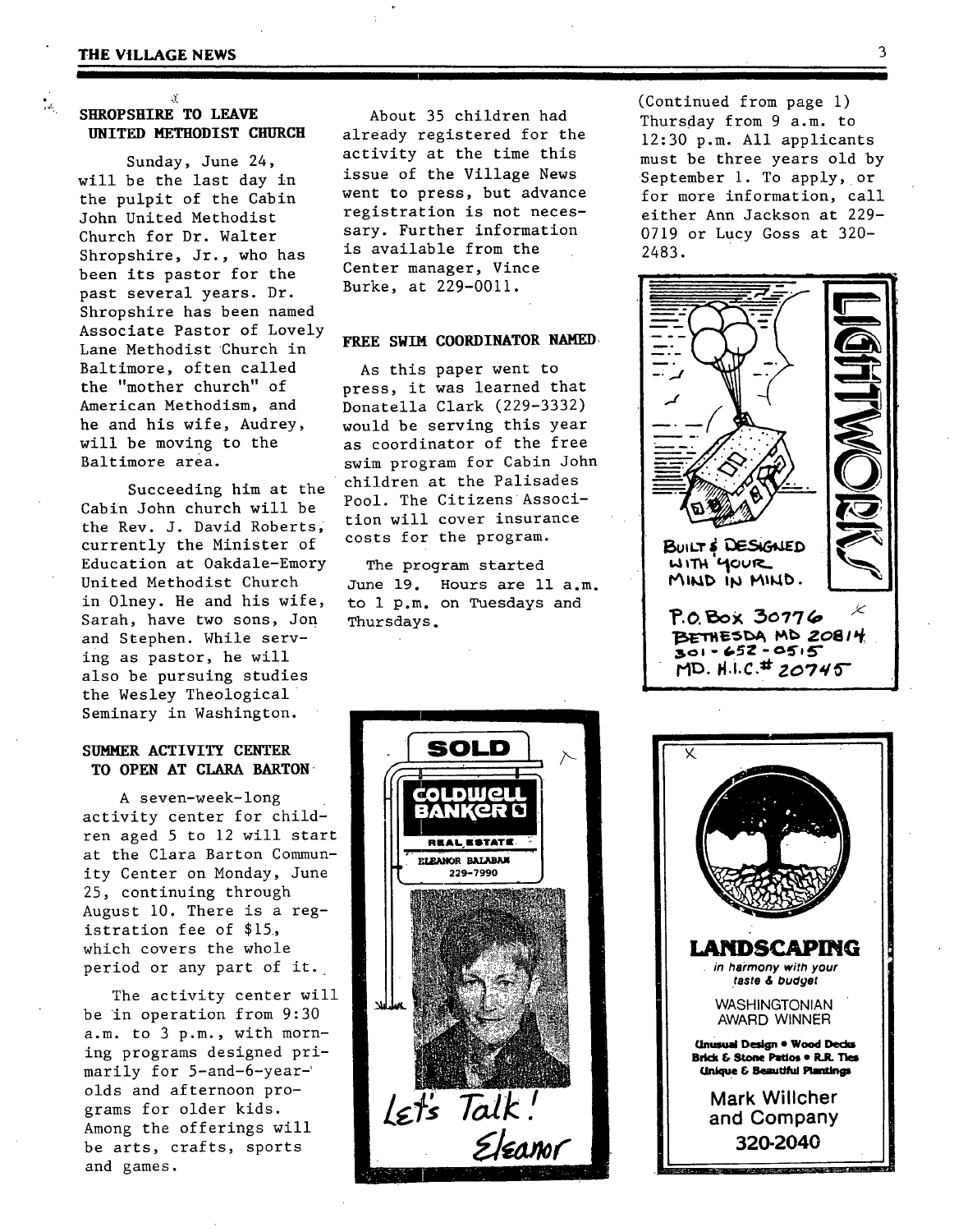# **THE VILLAGE NEWS**



 $\bullet$ 

# **Do SF-17L,**

**• Writing an SF-171 is an unpleasant chore,**  but a typed one is essential when you are looking for a new job in the government. You give me your completed 171 and, cour**tesy of my computer, I'll give you a finished product you'll be proud of.** 

**Lauren Forestell, 320-4903.** 



Montrecard

**(16 MINUTES FROM CABIN JOHN)** 

926-1500

# **CHIROPRACTIC CARE IS COVERED UNDER MOST INSURANCE PLANS**

**ODDS AND ENDS OF INTEREST...** 

CAAN (Citizens for the Abatement of Aircraft Noise) is concentrating its current efforts on pushing for a complete night curfew, from i0 p.m. to 7 a.m., on flights in and out of National Airport. For information, contact CAAN, i001 Connecticut Ave., N.W., Suite 925, Washington 20036, 457-0546...

Signs are going up on the Cabin John Trail that runs for 8.8 miles along the Cabin John Creek valley, starting at Cabin John Local Park in our community. The signing of the trail, which will tell hikers where they are and how much longer the trail runs, is expected to increase hiking along the up-and-down path which presently is marked only by blue blazes...

Cabin John community leader Robert Greenberg, project architect for the new Children's Inn at NIH, spoke to the 5th grade class at Bannockburn School about the facility. Greenberg's son Scott and his classmates raised \$457 to buy Nintendo systems for the Inn...

One hundred sixteen restaurants in the Bethesda area are described in "Dining Guide" just published by the Bethesda Urban District, 7815 Woodmont Ave., Bethesda 20814. To obtain a copy, send a business size envelope with 45¢ postage on it to the above address...

A "Children"s Chautauqua" will be held at Glen Echo Park on Saturday, June 23, with storytelling, puppet shows, clay workshops, a children's theater, carousel rides, and more. The hours are 11 a.m. to 5 p.m. For details, call 492-6282...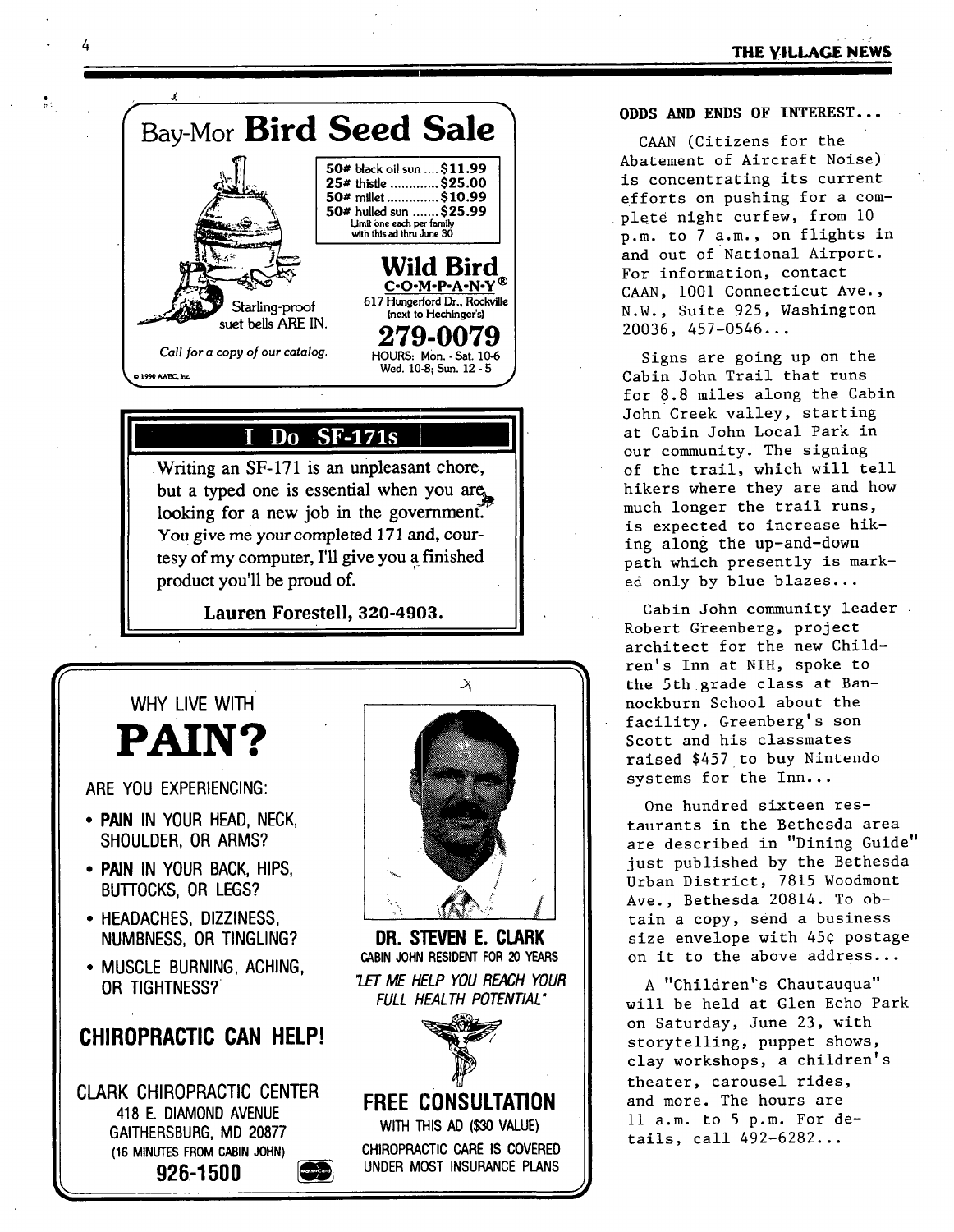## **THE VILLAGE NEWS 5**

# **"%CABIN JOHN RESIDENT CELEBRATES ONE HUNDREDTII BIRTHDAY**

Mrs. Byron R. Paisel, who resides at the home of her daughter, Helen Mennecke,at 7607 Arden Road, recently celebrated her 100th birthday. The celebration actually took place at Mrs. Mennecke's winter residence on Big Pine Key, Florida.

Born in the Sandwich Islands (now the Hawaiian Islands) of parents who had emigrated there from Norway, Mrs. Paisel moved with her family at age 3 to Oregon where she lived until she married and moved to Washington State. She and her husband came to Cabin John in 1953 and her husband died the following year.

Always an enthusiast for working with flowers and plants in the yard, Mrs. Paisel regrets that she is no longer able to do this. However, she still keeps abreast of current events and reads large print biographies.





Because I'm experienced.

Because I'm local.<br>Because I'm active in the community and committed to its welfare.

ilvermar

ΘB

Because I can back up your sale with innovative, effective marketing.

Because I care!

# **BARBARA ABEILLE**

(H) 301-320-5391 (O) 202-363-9100 4801 Massachusetts Avenue, N.W., Washington, D.C. 20016



The long-awaited re-opening of the Little Falls public library; closed for renovation since January 1989, will take place on Monday, July 9.

According to library headquarters, the hours of operation will be as follows:

| Mon-Wed | 10 am to 9 $pm$ |  |  |
|---------|-----------------|--|--|
| Thurs   | $1$ pm to 9 pm  |  |  |
| Fri     | 10 am to 5 $pm$ |  |  |
| Sat     | 9 am to 5 pm    |  |  |

The library, the most convenient branch for most Cabin Johners, is located at the corner of Massachusetts Avenue and Westbard Avenue.

# **FULL-TIME WORK NOW AVAILABLE AT CO-OP**

The Bethesda Co-op at MacArthur Square shopping center has announced that it is looking for full-time workers. Operating on the principle of "food for people, not for profit," the store is managed by the 15 to 20 people who work there full-time.

Starting salaries of \$8.50/\$9.50 per hour rise to \$10.50 after six months, and there are benefits and discounts as well. The Co-op has a policy of using some of its resources to promote social and political movements for peace and justice.

Applications are available at the store.